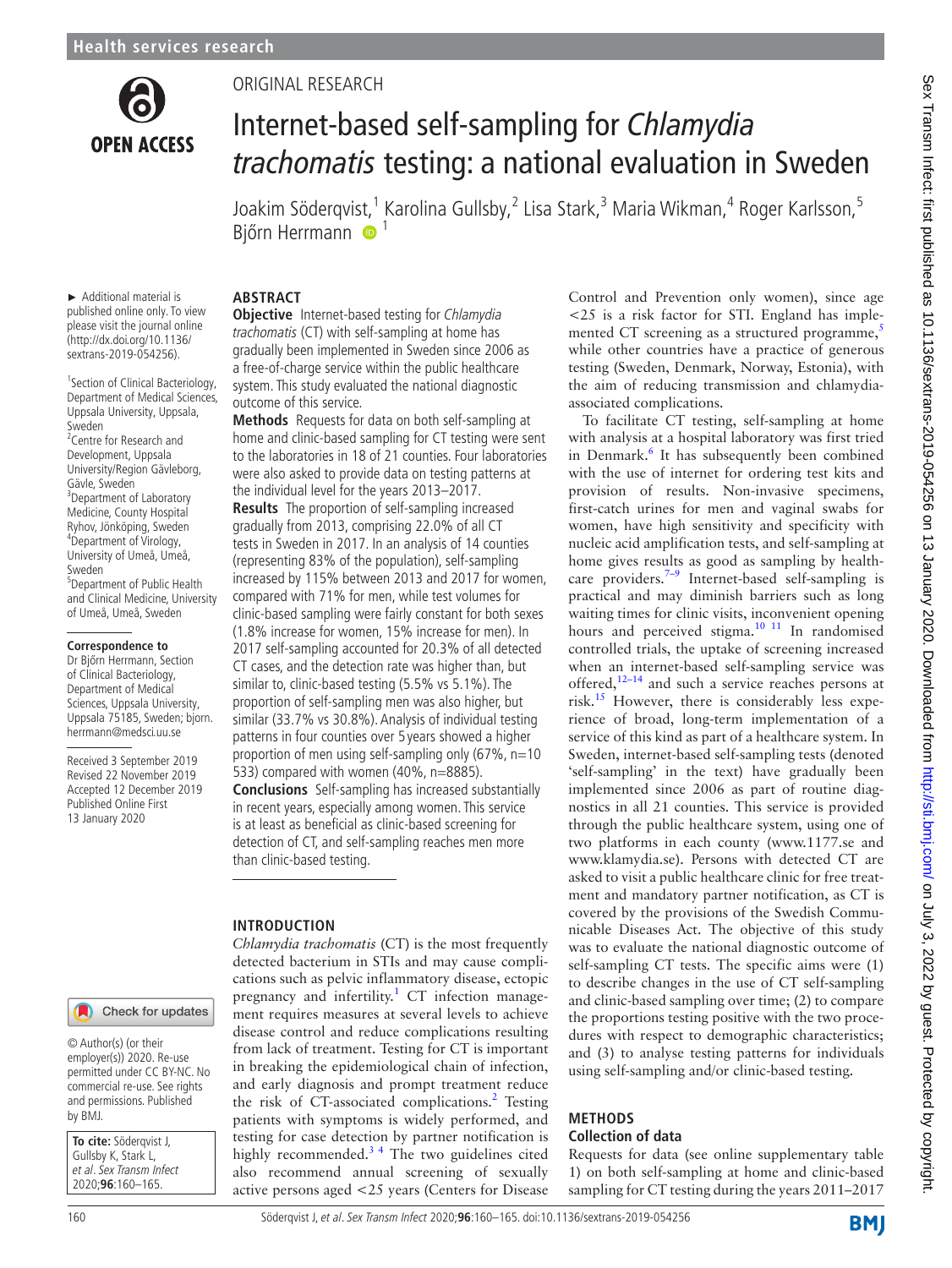were sent to the laboratories in 18 of 21 Swedish counties. Three counties were excluded due to small population size and recent implementation of the service.

After preliminary analysis of the data obtained, further analysis was confined to 14 counties that could deliver data from both self-sampling and clinic-based sampling for the years 2013–2017.

From four counties (Gävleborg, Jönköping, Uppsala and Västerbotten), representing 13% of the Swedish population, extended data were requested: collection date of sample (for self-sampling approximated to the date of arrival at the laboratory), anatomical location (urine, vagina, cervix, rectum, throat, other), age, sex and personal identity number. Exclusion criteria were age <15 years, undefined or unknown sex, and unknown test result (see [online supplementary figure 1](https://dx.doi.org/10.1136/sextrans-2019-054256)). Anonymisation of data was secured before analysis by replacing the personal identity number with a unique number at the local laboratory. A second clinic-based CT test collected on the same occasion or within 4weeks of CT detection was considered part of a single test episode and was excluded to permit comparison with selfsampled tests. This enabled an analysis to be made of individual testing patterns for the years 2013–2017.

Data on national CT testing volumes were obtained from the Public Health Agency of Sweden, to which regional laboratories report CT cases (which are covered by the Swedish Communicable Diseases Act and subject to mandatory reporting) and the number of tests performed. Population figures for counties were obtained from the government agency Statistics Sweden ([http://](http://www.scb.se/) [www.scb.se/](http://www.scb.se/), accessed 4 May 2018).

#### **Statistics**

P values for the binomial distribution of differences in proportions were calculated by  $\chi^2$  test, and CIs for difference in proportions were calculated using normal approximation. Since the data set was large, statistical hypothesis testing was not performed for all data, as it would have detected differences that were not clinically relevant. The non-parametric Spearman test was used for correlation analysis between the number of tests and the proportion of self-sampled CT tests from individuals in four counties.

#### **Results**

#### **Self-sampling in 18 counties**

In 2017, 126 544 self-sampled tests were analysed in 18 counties (representing 97% of the Swedish population). These tests comprised 22.0% of all reported CT tests in Sweden. In 7082 (5.6%) of the self-sampled tests CT was detected, ranging from 4.2% to 9.6% between counties. The CT detection rate was 7.2% in men and 4.7% in women. Men accounted for 34.0% and the 15–29 years age group for 72.5% of the self-sampled tests.

#### **The use of self-sampling and clinic-based sampling in 14 counties in 2013–2017**

Data from both self-sampling and clinic-based sampling were available from 14 counties (representing 83% of the population) for the years 2013–2017. Analysis of these data showed that the proportion of self-sampled tests increased from 11.1% in 2013 to 18.9% in 2017, compared with reported test numbers. For the 14 counties, the mean number of self-sampled tests per 10 000 inhabitants aged 15–44 was 189 in 2013 (range 95–345), compared with 348 (range 282–417) in 2017. In these counties self-sampling increased by 115% between 2013 (n=33 119) and 2017 (n=71 185) for women, compared with 71% for men



**Health services research**

<span id="page-1-0"></span>**Figure 1** Comparison of *Chlamydia trachomatis* (CT) self-sampling at home and clinic-based sampling for (A) women and (B) men in 2013– 2017 in 14 counties (83% of the population). Percentage figures show the CT detection rates for 2013 and 2017.

(2013: n=21 172; 2017: n=36 184) ([figure](#page-1-0) 1). Test volumes for clinic-based sampling were fairly constant for both sexes (1.8% increase for women; 2013: n=312769; 2017: n=318410; 15% increase for men; 2013: n=123064; 2017: n=141994). The sampling patterns in each county are presented in [online supple](https://dx.doi.org/10.1136/sextrans-2019-054256)[mentary table 2.](https://dx.doi.org/10.1136/sextrans-2019-054256) An almost twofold variation between counties was seen for the total number of CT tests per 1000 inhabitants aged 15–44 years (range 528–950). Counties with low testing volumes per inhabitant also tended to have high CT detection rates (Västmanland, Jönköping, Blekinge/Kronoberg), but this was not consistent for all counties with low testing. The proportion of tested men differed more between counties for clinicbased testing (range 23%–36%) than for self-collected samples (range 31%–39%). The proportion of tests from the 15–29 years age group varied for both self-collected samples (range 67.8– 82.0) and clinic-based testing (range 66.2–76.7).

On average, self-sampling in men comprised 35.7% of all tests, compared with 27.3% for clinic-based sampling (p<0.001) for this period ([online supplementary table 3](https://dx.doi.org/10.1136/sextrans-2019-054256)). For self-sampling, the proportion of men decreased constantly, from 39.0% in 2013 to 33.7% in 2017, while for clinic-based sampling the proportions were 28.2% in 2013 and 30.8% in 2017. The 2.9% difference in the proportion of men between self-sampling and clinic-based testing in 2017 was significant (95%CI 2.6 to 3.2). In 2017 selfsampling accounted for 18.9% of all samples [\(table](#page-2-0) 1). In the 20–29 years age group it comprised 30.0%, while in the oldest age group (>44) self-sampling made up a smaller share of the total (13.6%). The youngest age group made sparse use of selfsampling  $(8.1\%)$ .

#### **CT detection rates**

In 2017 self-sampling accounted for 29.7% of all detected CT cases in the 20–29 years age group [\(table](#page-2-0) 1), while in the oldest age group (>44) it accounted for 19.2% of CT cases. The detection rate was higher for women using self-sampling, but for men there was no difference. Furthermore, for all age groups except 20–24 years, detection rates were significantly higher for selfsampling than for clinic-based testing, and this was especially pronounced in persons older than 30 years.

The detection rate overall decreased from 6.4% to 5.5% for self-sampled tests between 2013 and 2017, while it went from 6.1% to 5.1% for clinic-based testing. The 0.4% difference between self-sampling and clinic-based testing in 2017 was significant (95%CI 0.32 to 0.62). In men, the detection rate decreased for both self-sampling and clinic-based sampling in this period (from 8.0% to  $7.2\%$  (p=0.002) vs from 9.2% to  $7.1\%$  (p<0.001); see [figure](#page-1-0) 1). Corresponding figures for women decreased from  $5.3\%$  to  $4.7\%$  ( $p < 0.001$ ) and from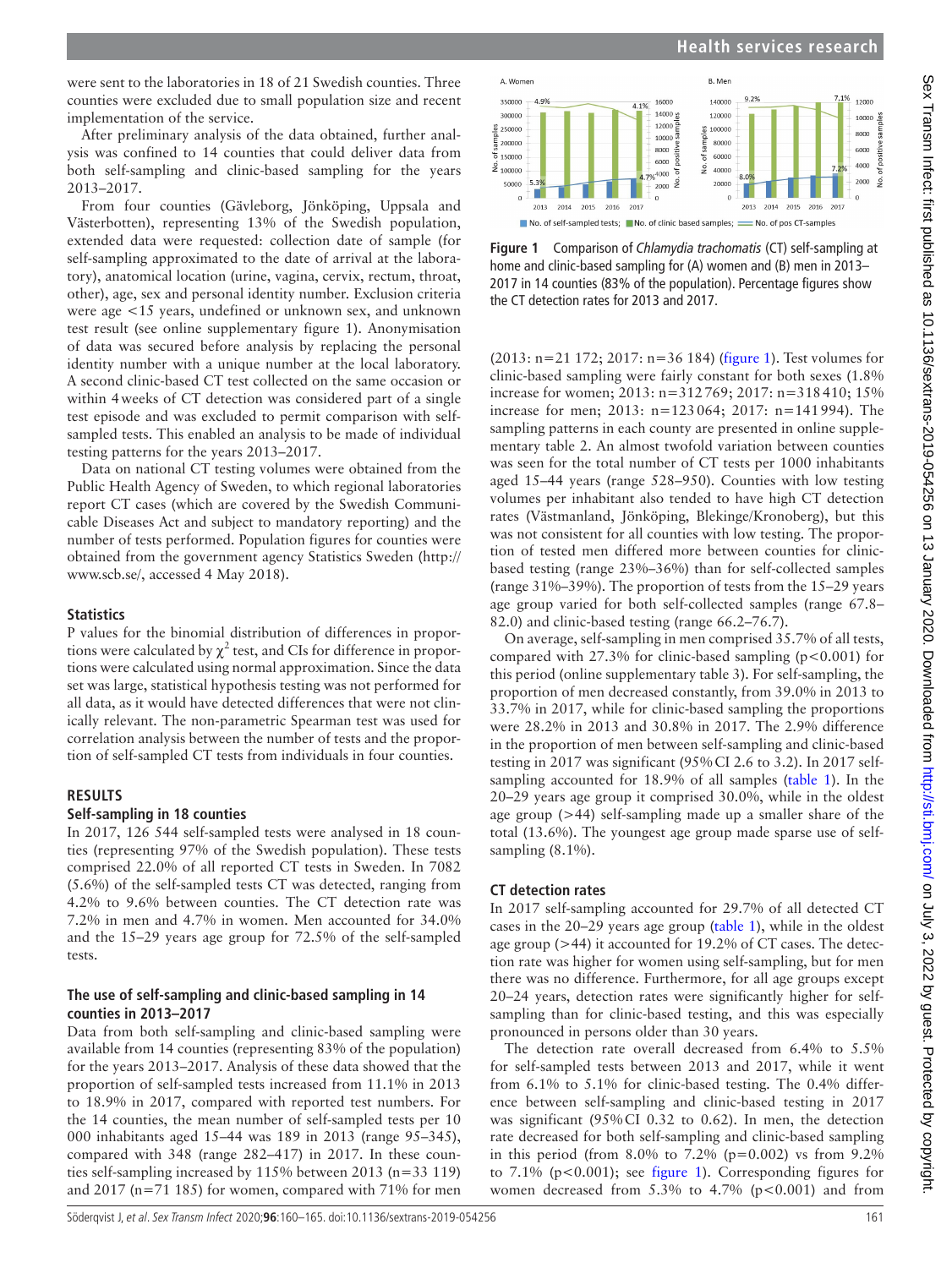<span id="page-2-0"></span>

| Table 1   | Analysis of self-sampling at home and clinic-based CT testing in 14 counties in 2017 |                                     |                               |                            |         |                |                          |                                                            |                                                                |
|-----------|--------------------------------------------------------------------------------------|-------------------------------------|-------------------------------|----------------------------|---------|----------------|--------------------------|------------------------------------------------------------|----------------------------------------------------------------|
|           | Self-sampled tests                                                                   |                                     | <b>Clinic-based tests</b>     |                            |         | All tests      |                          |                                                            | Proportion of                                                  |
|           | Tests, $n$ $(\%)$                                                                    | Positive tests,<br>$n$ (% positive) | Tests, $n$ $\left(\% \right)$ | Positive tests.<br>$n$ (%) | P value | Tests (n)      | Positive tests.<br>n (%) | Proportion of<br>self-sampled<br>tests of all tests<br>(%) | self-sampled<br>positive tests of<br>all positive tests<br>(%) |
| Gender    |                                                                                      |                                     |                               |                            |         |                |                          |                                                            |                                                                |
| Male      | 36 184 (33.7)                                                                        | 2615(7.2)                           | 141 994 (30.8)                | 10104(7.1)                 | 0.463   | 178 178 (31.4) | 12 719 (7.1%)            | 20.3                                                       | 20.6                                                           |
| Female    | 71 185 (66.3)                                                                        | 3312 (4.7)                          | 318 410 (69.2)                | 13 160 (4.1)               | < 0.001 | 389 595 (68.6) | 16 472 (4.2)             | 18.3                                                       | 20.1                                                           |
| Total     | 107 369                                                                              | 5927 (5.5)                          | 460 404                       | 23 264 (5.1)               | < 0.001 | 567 773        | 29 191 (5.1)             | 18.9                                                       | 20.3                                                           |
| Age group |                                                                                      |                                     |                               |                            |         |                |                          |                                                            |                                                                |
| $15 - 19$ | 5062(4.7)                                                                            | 513 (10.1)                          | 57 566 (12.5)                 | 4061 (7.1)                 | < 0.001 | 62 628 (11.0)  | 4574 (7.3)               | 8.1                                                        | 11.2                                                           |
| $20 - 24$ | 37 561 (35.0)                                                                        | 2463(6.6)                           | 94 527 (20.5)                 | 6629 (7.0)                 | 0.003   | 132 088 (23.3) | 9092(6.9)                | 28.4                                                       | 27.1                                                           |
| $25 - 29$ | 35 031 (32.6)                                                                        | 1734 (4.9)                          | 74 617 (16.2)                 | 3290 (4.4)                 | < 0.001 | 109 648 (19.3) | 5024 (4.6)               | 31.9                                                       | 34.5                                                           |
| $30 - 34$ | 14 484 (13.5)                                                                        | 602(4.2)                            | 48 611 (10.6)                 | 1572 (3.2)                 | < 0.001 | 63 095 (11.1)  | 2174(3.4)                | 23.0                                                       | 27.7                                                           |
| $35 - 44$ | 10 692 (10.0)                                                                        | 441 (4.1)                           | 52 215 (11.3)                 | 1380 (2.6)                 | < 0.001 | 62 907 (11.1)  | 1821 (2.9)               | 17.0                                                       | 24.2                                                           |
| $>44$     | 4539 (4.2)                                                                           | 174(3.8)                            | 28 892 (6.3)                  | 730(2.5)                   | < 0.001 | 33 431 (5.9)   | 904(2.7)                 | 13.6                                                       | 19.2                                                           |
| Total     | 107 369 (100)                                                                        | 5927 (5.5)                          | 460 404 (100)                 | 23 264 (5.1)               | < 0.001 | 567 773 (100)  | 29 191 (5.1)             | 18.9                                                       | 20.3                                                           |

CT, *Chlamydia trachomatis*.

4.9% to 4.1% ( $p < 0.001$ ). The detection rate was on average 6.4% for the 14 counties during the study period.

## **Unused test kits**

Between 23% and 26% of delivered test kits per year were never returned for analysis during 2013–2017. There was no difference in this respect between men and women, and no trend over time.

## **Extended analysis of testing patterns in individuals**

Analysis of individual testing patterns was made possible by data from four counties for the period 2013–2017. Data from both self-sampling at home and clinic-based testing were gathered. The overall CT detection rate was 6.6%, compared with 6.4% for the 14 counties presented above. The sex and age distributions of tests were similar to data from the 14 counties (data not shown).

In the four counties, 11.9% used self-sampling only, while the majority (76.9%) never used self-sampling and 11.2% used both testing methods available [\(table](#page-2-1) 2). A higher proportion of men used self-sampling only (19.4%) compared with women (8.2%) ([table](#page-2-1) 2); thus, 67.5% (n=10 533) of men and 40.3% (n=8885) of women using self-sampling had not been tested at any clinic. Individuals who were tested more than twice, in self-sampling or clinic-based testing, were also more likely to have at least one CT-positive test ([table](#page-3-0) 3).

The number of tests performed per person increased over time for both sexes and was significantly higher for self-collected samples than for clinic-based testing (data not shown, but similar to data for 14 counties in [figure](#page-1-0) 1). The proportion

of self-collected samples was higher among individuals with a large number of performed tests (correlation 0.988,  $p < 0.001$ ; [figure](#page-3-1) 2). Thus, self-collected samples comprised 18.2% of samples for persons tested twice, compared with 44.7% for those tested 10 times during the study period. Of 335 persons using only self-collected samples >5 times between 2013 and 2017, 73% were never CT-positive. The corresponding figure for persons tested only at clinics  $(n=1633)$  was 55%, and for those who used both test routes ( $n=2444$ ) it was 56%.

## **Discussion**

Internet-based self-sampling at home for CT testing is now implemented in all Swedish counties as part of the public healthcare system. The study shows a substantial increase in selfsampling tests in recent years, with about a fifth of all chlamydia tests in Sweden now based on this user-friendly testing service. The detection rate of this service was slightly higher than that of clinic-based sampling, making self-sampling at least as beneficial as clinic-based testing for case detection. Women accounted for two-thirds of self-sampled tests, but the service nevertheless reached men to a higher degree than clinic-based testing, and almost 20% of men used self-sampling only. Self-sampling has thus become an important tool in CT testing.

The strength of our study is that the concept evaluated has been implemented for several years in public healthcare. The study describes what has been achieved in real life, with all its shortcomings, rather than in a temporary, controlled study of a concept. The high coverage of tests taken in the country is another strength. Analysis of the years 2013–2017 is based on data from 14 counties, representing 83% of the Swedish

<span id="page-2-1"></span>

| Table 2<br>Test patterns in individuals tested for CT in four counties, 2013–2017 |                                       |                                                          |                                             |                       |                                                                                              |                                                       |  |  |  |
|-----------------------------------------------------------------------------------|---------------------------------------|----------------------------------------------------------|---------------------------------------------|-----------------------|----------------------------------------------------------------------------------------------|-------------------------------------------------------|--|--|--|
|                                                                                   | CT-tested men,<br>n(%)<br>$(n=54271)$ | <b>Proportion of</b><br><b>CT-positive</b><br>men $(\%)$ | CT-tested women.<br>$n$ (%)<br>$(n=108935)$ | positive women<br>(%) | Proportion of CT- CT-tested men and<br>women, $n$ $\left(\frac{9}{6}\right)$<br>$(n=163206)$ | Proportion of CT-<br>positive men and<br>women $(\%)$ |  |  |  |
| Only used self-sampling                                                           | 10 533 (19.4)                         | 10.7                                                     | 8885 (8.2)                                  | 6.1                   | 19 418 (11.9)                                                                                | 8.6                                                   |  |  |  |
| Never used self-sampling                                                          | 38 673 (71.3)                         | 13.1                                                     | 86 913 (79.8)                               | 7.1                   | 125 586 (76.9)                                                                               | 9.0                                                   |  |  |  |
| Used both self-sampling and clinic-based<br>sampling                              | 5065(9.3)                             | 32.8                                                     | 13 137 (12.0)                               | 25.2                  | 18 202 (11.2)                                                                                | 27.3                                                  |  |  |  |
| CT Chlamydia trachomatic                                                          |                                       |                                                          |                                             |                       |                                                                                              |                                                       |  |  |  |

CT, *Chlamydia trachomatis*.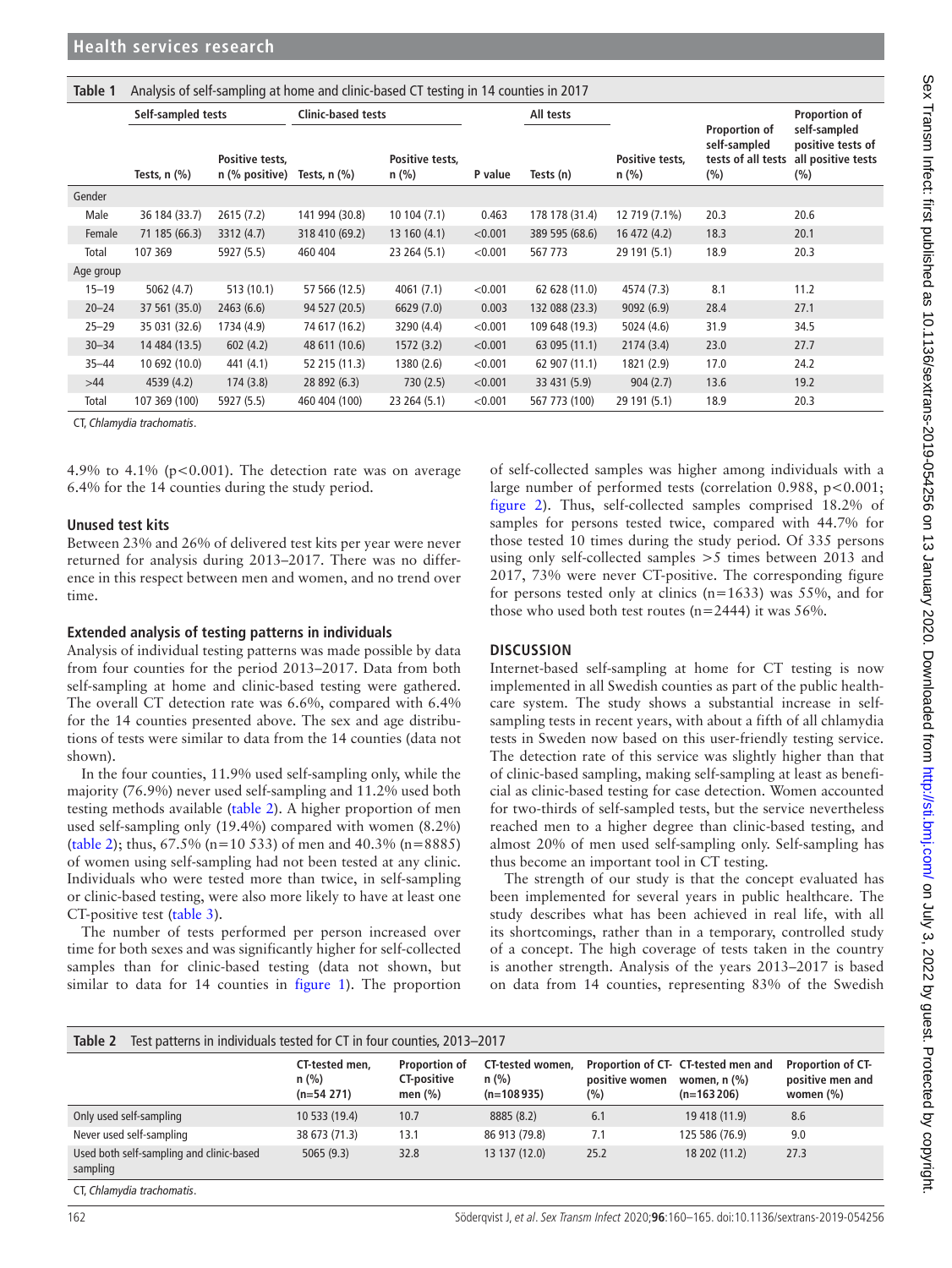<span id="page-3-0"></span>

| Table 3                               | Proportion of CT-positive samples correlated to test frequency in persons using self-sampling or clinic-based testing |                                                       |                     |                    |                                                                  |      |                                    |                    |                                                       |         |         |
|---------------------------------------|-----------------------------------------------------------------------------------------------------------------------|-------------------------------------------------------|---------------------|--------------------|------------------------------------------------------------------|------|------------------------------------|--------------------|-------------------------------------------------------|---------|---------|
| Number of<br>Self-sampling<br>samples |                                                                                                                       | <b>Proportion of</b><br><b>CT-positive</b><br>samples | <b>Clinic-based</b> |                    | <b>Proportion of</b><br><b>CT-positive</b><br>samples<br>P value |      | Self-sampling and clinic-<br>based |                    | <b>Proportion of</b><br><b>CT-positive</b><br>samples | P value |         |
| <b>Men</b>                            | <b>Individuals</b>                                                                                                    | <b>Samples</b>                                        |                     | <b>Individuals</b> | <b>Samples</b>                                                   |      |                                    | <b>Individuals</b> | <b>Samples</b>                                        |         |         |
|                                       | 7733                                                                                                                  | 7733                                                  | 7.1                 | 29 009             | 29 009                                                           | 8.5  | < 0.001                            |                    |                                                       |         |         |
| $\overline{2}$                        | 1635                                                                                                                  | 3270                                                  | 8.7                 | 6276               | 12 5 52                                                          | 11.5 | < 0.001                            | 1967               | 3934                                                  | 11.7    | < 0.001 |
| >2                                    | 1120                                                                                                                  | 4855                                                  | 7.6                 | 3771               | 15 183                                                           | 11.1 | < 0.001                            | 3161               | 15 0 31                                               | 11.1    | < 0.001 |
| Women                                 |                                                                                                                       |                                                       |                     |                    |                                                                  |      |                                    |                    |                                                       |         |         |
|                                       | 6019                                                                                                                  | 6019                                                  | 3.5                 | 55 449             | 55 449                                                           | 2.5  | < 0.001                            |                    |                                                       |         |         |
|                                       | 1507                                                                                                                  | 3014                                                  | 4.1                 | 17 293             | 34 586                                                           | 4.2  | 0.62                               | 3300               | 6600                                                  | 5.7     | 0.0011  |
| >2                                    | 1305                                                                                                                  | 5953                                                  | 4.0                 | 14 6 66            | 62 485                                                           | 6.8  | < 0.001                            | 9950               | 55 141                                                | 6.8     | < 0.001 |

P values calculated with the proportion of CT-positive samples for self-collected samples as reference.

CT, *Chlamydia trachomatis*.

population, while the analysis of individual test patterns for chlamydia uses data from four counties, representing 13% of the population. The difference in chlamydia detection rate was 0.2%, and no statistical difference in sex and age group distribution was seen when data from the 14 and 4 counties were compared; that is, the analysis of 4 counties is likely to be representative of the whole country. This study is representative, although it does not include commercial CT tests available on the internet. Since CT testing is free of charge, commercial testing is marginal in Sweden, and commercial quality-assured nucleic acid amplification tests accounted for only 2.3% of all CT tests in 2017 (J Ovemyr, Dynamic Code, personal communication). CT treatment may differ between test routes, causing bias in the study results. However, the treatment coverage of detected cases is >98% for both self-sampling and clinic-based testing (data from three local communicable disease authorities).

There are also limitations. We initially asked for data for the years 2011–2017, but for some counties data were not available for all years due to technical shortcomings in laboratory information systems, and in some counties self-sampling was not established before 2013. Furthermore, analysis of test patterns for individuals could have been performed on data from more than the four selected counties. Other limitations are that this study does not include a cost analysis and does not encompass the perspective of test users. These two topics will be covered in ongoing work.

Self-sampling at home was introduced in Sweden as a study project in 2004.<sup>16</sup> Its gradual implementation throughout the country has resulted in a mature service within the public healthcare system that has now existed for several years for the vast majority of the Swedish population. In 2017 self-collected sampling for CT testing accounted for over 20% of tests in the



<span id="page-3-1"></span>**Figure 2** Correlation between the proportion of self-collected samples and the overall number of *Chlamydia trachomatis* (CT) tests from 163 206 individuals: 108 935 women and 54 271 men.

15–24 years age group, which is in contrast to the reported 10% from these ages in England the same year, $17$  and in the highly sexually active age group 25–29 years an even higher proportion was seen. The detection rate in our study was also lower than in most randomised controlled trials, $12$  indicating that the testing service in Sweden is widely used. However, in almost all age groups the detection rate was significantly higher for selfsampling than for clinic-based testing. This is in contrast to the review of randomised controlled trials for CT screening where the detection rate was significantly lower for self-sampling at home compared with clinic-based specimen collection.<sup>12</sup> In Sweden, approximately 40%–50% of all CT cases are detected by partner notification,<sup>[18](#page-4-11)</sup> and opportunistic screening based on sampling in clinics thus results in substantially lower detection rates compared with self-sampling. Our study shows that women tested only once in clinics were rarely CT-positive. In local data from Uppsala county, the detection rate for samples from gynaecology clinics (hospital-based and private) is about 2.5%. This indicates excessive testing, and changes in testing practice are likely to be beneficial. Thus, the efficiency of the widespread chlamydia testing in Sweden, with about 600 000 annual samples in a population of 10 million,<sup>19</sup> may be questioned, and more selective testing for case detection is desirable. This also indicates that self-sampling is more efficient for CT case detection than opportunistic screening as it is performed in Sweden.

One reason for introducing this easily accessible service was to reach men to a greater extent. This goal has been achieved, but only to a limited degree, given the proportion of tests from men. However, our analysis of testing patterns at the individual level showed that a considerable proportion, 67%, of men using selfsampling were never tested in any clinic, and the detection rate in this group was almost the same as for men tested in clinics. The self-sampling at home service thus appears to reach men at risk who would not otherwise have been tested.

The study showed significantly lower use of self-sampling among teenagers compared with the 20+ age group. This is not surprising, considering that most teenagers live with parents and may feel uncomfortable about test kits arriving through the post. They also have access to 'youth clinics', providing testing and counselling for STIs.

Frequent use of self-sampling may be due to a need for control after a high-risk behaviour, or represent unnecessary testing explained by anxiousness. In our study it seems that both testing patterns were seen. Individuals who were tested repeatedly were also more likely to be CT-positive. But there was also a group of individuals who were tested at least five times without chlamydia being detected. Since the test is free of charge and about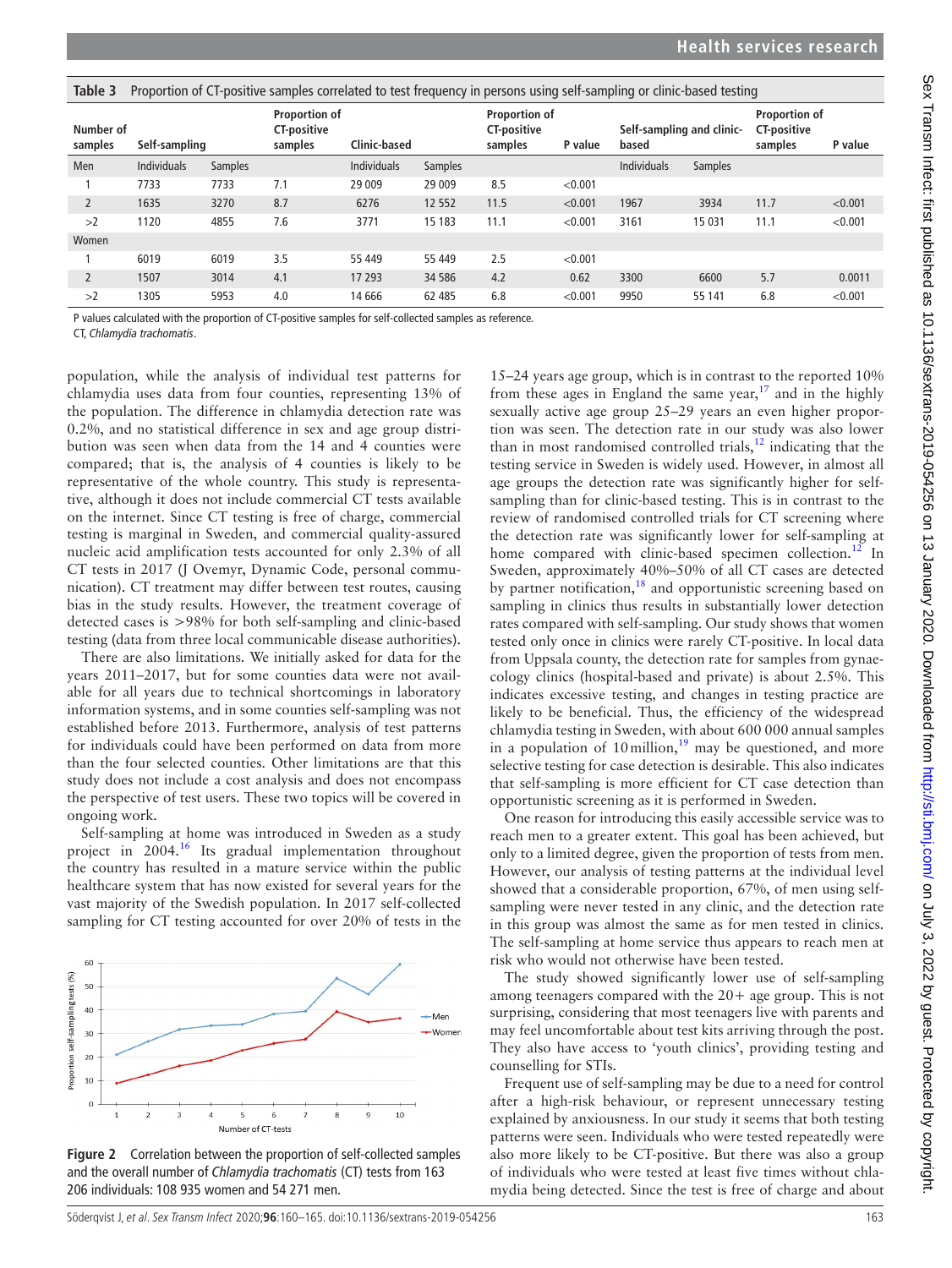## **Health services research**

a quarter of requested test kits are not returned to the laboratories, overconsumption is likely. A separate study of the experience of test users is investigating this issue.

To our knowledge there is no other country than Sweden with such widely implemented internet-based CT self-sampling at home in its public health service. Regional use of self-sampling is established in England,<sup>20</sup> the USA<sup>[21](#page-4-14)</sup> and Australia.<sup>2</sup> In the Netherlands, such a service was provided in one region,<sup>[23](#page-4-16)</sup> but was considered too expensive and therefore discontinued. Online ordering of CT tests is also commercially available in many countries. Some of these are quality-assured nucleic acid amplification tests, while others are inferior antigen-based tests with unacceptable performance.<sup>[24](#page-4-17)</sup> The study also raises questions about chlamydia testing in general. What is sufficient testing? Can testing reach more people at risk? Do the benefits justify the costs? Testing activity also needs to be related to the risk of complications, which are not the same today as when chlamydia infections were initially described.<sup>25 26</sup> A disadvantage with self-sampling at home is the missed opportunity to meet healthcare providers who can offer counselling on sexual health and additional medical care. Further evaluation of chlamydia testing activities in Sweden and elsewhere may be warranted to optimise the use of resources for STI prevention and treatment.

In summary, this study shows how internet-based self-sampling at home has been broadly implemented in the public healthcare system in Sweden and is at least as beneficial in detecting chlamydia infections as clinic-based opportunistic screening. This user-friendly concept is well suited to an expansion of chlamydia testing to unreached risk groups, but its use could be improved.

#### **Key messages**

- $\blacktriangleright$  The public health service of free self-sampling at home for *Chlamydia trachomatis* (CT) testing covers the entire Swedish population.
- ► Self-sampling has increased significantly in recent years, especially among women.
- ► Self-sampling reaches men more than clinic-based testing.
- ► Self-sampling is at least as efficient as clinic-based opportunistic screening for CT detection.

#### **Handling editor** Claudia S Estcourt

**Collaborators** The Chlamydia Study Group represents the other 14 participating county laboratories in Sweden: Ann-Kristine Bergström, Marianne Bäckman, Karin Elfving, Helena Enroth, Lena Ericson, Hans Fredlund, Sultan Golbob, Marit Hansen, Håkan Janson, Malin Karlsson, Eva-Kristina Kinnunen, Helena Larsson, Marita Lindqvist, Anna Lindqvist Angervall, Annika Ljung, Lena Pizum, Helena Riise, Martin Sundqvist and Magnus Unemo.

**Contributors** BH designed and coordinated the study. Each participating laboratory represented in the study group contributed data. JS performed all data management and analyses. BH wrote the first draft of the manuscript, with support from JS. All authors, including the members of the study group, were involved in finalising the manuscript.

**Funding** This work was supported by grants from the Public Health Agency of Sweden.

**Competing interests** None declared.

#### **Patient consent for publication** Not required.

**Ethics approval** The study was approved by the Regional Ethical Review Board in Uppsala, Sweden (ref 2018/250).

**Provenance and peer review** Not commissioned; externally peer reviewed.

**Data availability statement** All data relevant to the study are included in the article or uploaded as supplementary information.

**Open access** This is an open access article distributed in accordance with the Creative Commons Attribution Non Commercial (CC BY-NC 4.0) license, which permits others to distribute, remix, adapt, build upon this work non-commercially, and license their derivative works on different terms, provided the original work is properly cited, appropriate credit is given, any changes made indicated, and the use is non-commercial. See: [http://creativecommons.org/licenses/by-nc/4.0/.](http://creativecommons.org/licenses/by-nc/4.0/)

#### **ORCID iD**

Bjőrn Herrmann <http://orcid.org/0000-0001-8729-2306>

#### **References**

- <span id="page-4-0"></span>1 Carey AJ, Beagley KW. Chlamydia trachomatis, a hidden epidemic: effects on female reproduction and options for treatment. [Am J Reprod Immunol](http://dx.doi.org/10.1111/j.1600-0897.2010.00819.x) 2010;63:576–86.
- <span id="page-4-1"></span>2 Low N, Broutet N, Adu-Sarkodie Y, et al. Global control of sexually transmitted infections. [The Lancet](http://dx.doi.org/10.1016/S0140-6736(06)69482-8) 2006;368:2001–16.
- <span id="page-4-2"></span>3 Lanjouw E, Ouburg S, de Vries HJ, et al. 2015 European guideline on the management of Chlamydia trachomatis infections. [Int J STD AIDS](http://dx.doi.org/10.1177/0956462415618837) 2016;27:333–48.
- 4 Centers for Disease Control and Prevention. Sexually transmitted diseases treatment guidelines: diagnosis and management of uncomplicated Chlamydia trachomatis infections in adolescents and adults, 2015. Available: [https://www.cdc.gov/std/](https://www.cdc.gov/std/tg2015/chlamydia.htm) [tg2015/chlamydia.htm](https://www.cdc.gov/std/tg2015/chlamydia.htm)
- <span id="page-4-3"></span>5 National Chlamydia Screening Programme (NCSP). Information, data, guidance and resources about the NCSP. Available: [www.gov.uk/government/collections/national](www.gov.uk/government/collections/national-chlamydia-screening-programme-ncsp)[chlamydia-screening-programme-ncsp](www.gov.uk/government/collections/national-chlamydia-screening-programme-ncsp) [Accessed 7 Jun 2019].
- <span id="page-4-4"></span>6 Ostergaard L, Møller JK, Andersen B, et al. Diagnosis of urogenital Chlamydia trachomatis infection in women based on mailed samples obtained at home: multipractice comparative study. [BMJ](http://dx.doi.org/10.1136/bmj.313.7066.1186) 1996;313:1186–9.
- <span id="page-4-5"></span>7 Hobbs MM, van der Pol B, Totten P, et al. From the NIH: proceedings of a workshop on the importance of self-obtained vaginal specimens for detection of sexually transmitted infections. [Sex Transm Dis](http://dx.doi.org/10.1097/OLQ.0b013e31815d968d) 2008;35:8–13.
- 8 Masek BJ, Arora N, Quinn N, et al. Performance of three nucleic acid amplification tests for detection of Chlamydia trachomatis and Neisseria gonorrhoeae by use of self-collected vaginal swabs obtained via an internet-based screening program. J Clin [Microbiol](http://dx.doi.org/10.1128/JCM.02387-08) 2009;47:1663–7.
- 9 Shih S, Graseck A, Secura G, et al. Screening for STIs at home or in the clinic? Curr [Opin Infect Dis](http://dx.doi.org/10.1097/QCO.0b013e32834204a8) 2011;24:78–84.
- <span id="page-4-6"></span>10 Lorimer K, McDaid L. Young men's views toward the barriers and facilitators of internet-based Chlamydia trachomatis screening: qualitative study. [J Med Internet Res](http://dx.doi.org/10.2196/jmir.2628) 2013;15:e265.
- 11 Aicken CRH, Fuller SS, Sutcliffe LJ, et al. Young people's perceptions of smartphoneenabled self-testing and online care for sexually transmitted infections: qualitative interview study. [BMC Public Health](http://dx.doi.org/10.1186/s12889-016-3648-y) 2016;16:1–11.
- <span id="page-4-7"></span>12 Fajardo-Bernal L, Aponte-Gonzalez J, Vigil P, et al. Home-based versus clinic-based specimen collection in the management of Chlamydia trachomatis and Neisseria gonorrhoeae infections. [Cochrane Database Syst Rev](http://dx.doi.org/10.1002/14651858.CD011317.pub2) 2015;316.
- 13 Wilson E, Free C, Morris TP, et al. Internet-accessed sexually transmitted infection (e-STI) testing and results service: a randomised, single-blind, controlled trial. [PLoS Med](http://dx.doi.org/10.1371/journal.pmed.1002479) 2017;14:e1002479–20.
- 14 Kersaudy-Rahib D, Lydié N, Leroy C, et al. Chlamyweb Study II: a randomised controlled trial (RCT) of an online offer of home-based Chlamydia trachomatis sampling in France. [Sex Transm Infect](http://dx.doi.org/10.1136/sextrans-2015-052510) 2017;93:188-95.
- <span id="page-4-8"></span>15 Novak M, Novak D. Risk factors for Chlamydia trachomatis infection among users of an Internet-based testing service in Sweden. [Sex Reprod Healthc](http://dx.doi.org/10.1016/j.srhc.2012.11.004) 2013;4:23-7.
- <span id="page-4-9"></span>16 Novak DP, Karlsson RB. Simplifying chlamydia testing: an innovative Chlamydia trachomatis testing approach using the internet and a home sampling strategy: population based study. [Sex Transm Infect](http://dx.doi.org/10.1136/sti.2005.016832) 2006;82:142–7.
- <span id="page-4-10"></span>17 Public Health England. Sexually transmitted infections and screening for Chlamydia in England, 2017. Health Protection Report, 2018.
- <span id="page-4-11"></span>18 Löfdahl M, Rydevik G, Blaxhult A, et al. Klamydia HOS kvinnor I Sverige: smittspårning och rutiner för rapportering måste förbättras. Läkartidningen 2008;105:3116–20.
- <span id="page-4-12"></span>19 Public health agency Sweden. Available: [https://www.folkhalsomyndigheten.se/folk](https://www.folkhalsomyndigheten.se/folkhalsorapportering-statistik/statistikdatabaser-och-visualisering/sjukdomsstatistik/klamydiainfektion/) [halsorapportering-statistik/statistikdatabaser-och-visualisering/sjukdomsstatistik/](https://www.folkhalsomyndigheten.se/folkhalsorapportering-statistik/statistikdatabaser-och-visualisering/sjukdomsstatistik/klamydiainfektion/) [klamydiainfektion/](https://www.folkhalsomyndigheten.se/folkhalsorapportering-statistik/statistikdatabaser-och-visualisering/sjukdomsstatistik/klamydiainfektion/) [Accessed 7 Jun 2019].
- <span id="page-4-13"></span>20 National Chlamydia Screening Programme (NCSP). GOV.UK. Available: [https://www.](https://www.gov.uk/government/collections/national-chlamydia-screening-programme-ncsp) [gov.uk/government/collections/national-chlamydia-screening-programme-ncsp](https://www.gov.uk/government/collections/national-chlamydia-screening-programme-ncsp) [Accessed 7 Jun 2019].
- <span id="page-4-14"></span>21 I want the kit. Available: <https://www.iwantthekit.org> [Accessed 7 Jun 2019].
- <span id="page-4-15"></span>22 Queensland Government home Sexual health. Available: [https://www.qld.gov.au/](https://www.qld.gov.au/health/staying-healthy/sexual-health/chlamydia-test) [health/staying-healthy/sexual-health/chlamydia-test](https://www.qld.gov.au/health/staying-healthy/sexual-health/chlamydia-test) [Accessed 7 June 2019].
- <span id="page-4-16"></span>23 van Rooijen MS, Koekenbier RH, Hendriks A, et al. Young low-risk heterosexual clients prefer a Chlamydia home collection test to a sexually transmitted infection clinic visit in Amsterdam, the Netherlands, a cross-sectional study. [Sex Transm Dis](http://dx.doi.org/10.1097/OLQ.0000000000000517) 2016;43:710–6.
- <span id="page-4-17"></span>24 Horner P. Home based testing: Unintended consequences and implications for antimicrobial stewardship – should we be concerned? In: Lewis D, Blanchard J, Cameron C, eds. Abstracts for the STI & HIV World Congress (Joint Meeting of the